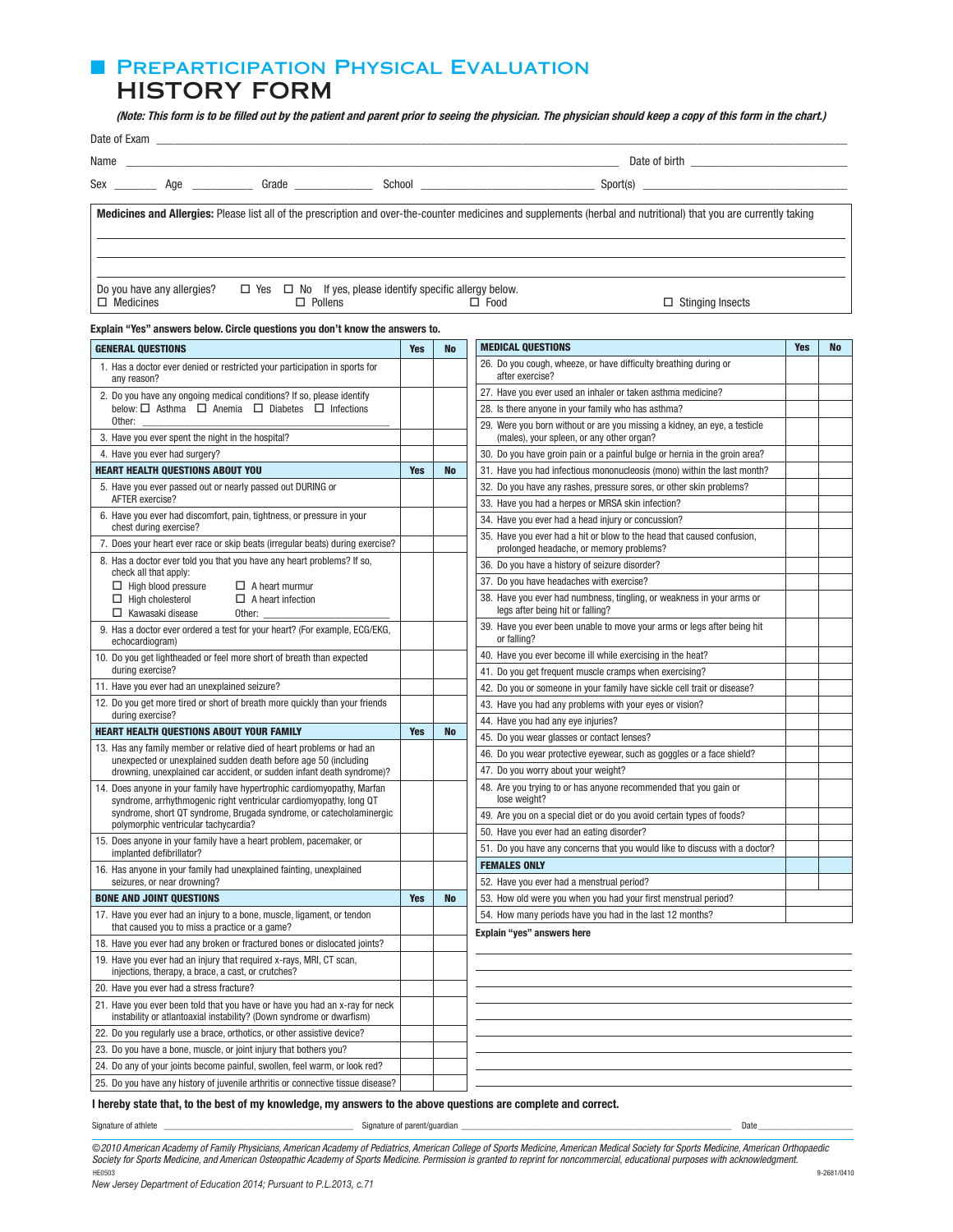## **E PREPARTICIPATION PHYSICAL EVALUATION** PHYSICAL EXAMINATION FORM

EXAMINATION

### PHYSICIAN REMINDERS

1. Consider additional questions on more sensitive issues

- Do you feel stressed out or under a lot of pressure?
- $\bullet$  Do you ever feel sad, hopeless, depressed, or anxious?
- $\bullet$  Do you feel safe at your home or residence?
- $\bullet$  Have you ever tried cigarettes, chewing tobacco, snuff, or dip?
- \* During the past 30 days, did you use chewing tobacco, snuff, or dip?
- $\bullet$  Do you drink alcohol or use any other drugs?
- **Have you ever taken anabolic steroids or used any other performance supplement?**
- \* Have you ever taken any supplements to help you gain or lose weight or improve your performance?<br>\* Do you wear a seat belt, use a helmet, and use condoms?
- 

2. Consider reviewing questions on cardiovascular symptoms (questions 5-14).

| <b>EXAMINATION</b>                                                                                                            |                                                                    |        |                                                                                          |              |               |      |                             |  |  |
|-------------------------------------------------------------------------------------------------------------------------------|--------------------------------------------------------------------|--------|------------------------------------------------------------------------------------------|--------------|---------------|------|-----------------------------|--|--|
| Height                                                                                                                        |                                                                    | Weight |                                                                                          | $\Box$ Male  | $\Box$ Female |      |                             |  |  |
| BP<br>$\prime$                                                                                                                |                                                                    |        | Pulse                                                                                    | Vision R 20/ |               | L20/ | Corrected $\Box$ Y $\Box$ N |  |  |
| <b>MEDICAL</b>                                                                                                                |                                                                    |        |                                                                                          |              | <b>NORMAL</b> |      | <b>ABNORMAL FINDINGS</b>    |  |  |
| Appearance                                                                                                                    | arm span > height, hyperlaxity, myopia, MVP, aortic insufficiency) |        | • Marfan stigmata (kyphoscoliosis, high-arched palate, pectus excavatum, arachnodactyly, |              |               |      |                             |  |  |
| Eyes/ears/nose/throat<br>• Pupils equal<br>• Hearing                                                                          |                                                                    |        |                                                                                          |              |               |      |                             |  |  |
| Lymph nodes                                                                                                                   |                                                                    |        |                                                                                          |              |               |      |                             |  |  |
| Heart <sup>a</sup><br>• Murmurs (auscultation standing, supine, +/- Valsalva)<br>• Location of point of maximal impulse (PMI) |                                                                    |        |                                                                                          |              |               |      |                             |  |  |
| Pulses<br>• Simultaneous femoral and radial pulses                                                                            |                                                                    |        |                                                                                          |              |               |      |                             |  |  |
| Lungs                                                                                                                         |                                                                    |        |                                                                                          |              |               |      |                             |  |  |
| Abdomen                                                                                                                       |                                                                    |        |                                                                                          |              |               |      |                             |  |  |
| Genitourinary (males only) <sup>b</sup>                                                                                       |                                                                    |        |                                                                                          |              |               |      |                             |  |  |
| Skin<br>• HSV, lesions suggestive of MRSA, tinea corporis                                                                     |                                                                    |        |                                                                                          |              |               |      |                             |  |  |
| Neurologic <sup>c</sup>                                                                                                       |                                                                    |        |                                                                                          |              |               |      |                             |  |  |
| <b>MUSCULOSKELETAL</b>                                                                                                        |                                                                    |        |                                                                                          |              |               |      |                             |  |  |
| <b>Neck</b>                                                                                                                   |                                                                    |        |                                                                                          |              |               |      |                             |  |  |
| <b>Back</b>                                                                                                                   |                                                                    |        |                                                                                          |              |               |      |                             |  |  |
| Shoulder/arm                                                                                                                  |                                                                    |        |                                                                                          |              |               |      |                             |  |  |
| Elbow/forearm                                                                                                                 |                                                                    |        |                                                                                          |              |               |      |                             |  |  |
| Wrist/hand/fingers                                                                                                            |                                                                    |        |                                                                                          |              |               |      |                             |  |  |
| Hip/thigh                                                                                                                     |                                                                    |        |                                                                                          |              |               |      |                             |  |  |
| Knee                                                                                                                          |                                                                    |        |                                                                                          |              |               |      |                             |  |  |
| Leg/ankle                                                                                                                     |                                                                    |        |                                                                                          |              |               |      |                             |  |  |
| Foot/toes                                                                                                                     |                                                                    |        |                                                                                          |              |               |      |                             |  |  |
| Functional<br>• Duck-walk, single leg hop                                                                                     |                                                                    |        |                                                                                          |              |               |      |                             |  |  |

<sup>a</sup>Consider ECG, echocardiogram, and referral to cardiology for abnormal cardiac history or exam.

<sup>ь</sup>Consider GU exam if in private setting. Having third party present is recommended.<br><sup>c</sup>Consider cognitive evaluation or baseline neuropsychiatric testing if a history of significant concussion.

 $\Box$  Cleared for all sports without restriction

| $\Box$ Cleared for all sports without restriction with recommendations for further evaluation or treatment for |                                                                                                                       |  |  |  |  |  |
|----------------------------------------------------------------------------------------------------------------|-----------------------------------------------------------------------------------------------------------------------|--|--|--|--|--|
|                                                                                                                |                                                                                                                       |  |  |  |  |  |
| $\Box$ Not cleared                                                                                             |                                                                                                                       |  |  |  |  |  |
|                                                                                                                | $\Box$ Pending further evaluation                                                                                     |  |  |  |  |  |
| $\Box$ For any sports                                                                                          |                                                                                                                       |  |  |  |  |  |
| $\Box$ For certain sports                                                                                      | <u> 1980 - Jan James Santan, masjid a shekara ta 1980 a shekara ta 1980 a shekara ta 1980 a shekara ta 1980 a she</u> |  |  |  |  |  |
| Reason                                                                                                         |                                                                                                                       |  |  |  |  |  |
|                                                                                                                |                                                                                                                       |  |  |  |  |  |
|                                                                                                                |                                                                                                                       |  |  |  |  |  |

I have examined the above-named student and completed the preparticipation physical evaluation. The athlete does not present apparent clinical contraindications to practice and participate in the sport(s) as outlined above. A copy of the physical exam is on record in my office and can be made available to the school at the request of the parents. If conditions arise after the athlete has been cleared for participation, a physician may rescind the clearance until the problem is resolved and the potential consequences are completely explained explained to the athlete (and parents/guardians). **to the athlete (and parents/guardians).**

| Name of physician, advanced practice nurse (APN), physician assistant (PA) (print/type) |       |
|-----------------------------------------------------------------------------------------|-------|
| Address                                                                                 | Phone |
| Signature of physician, APN, PA                                                         |       |

©2010 American Academy of Family Physicians, American Academy of Pediatrics, American College of Sports Medicine, American Medical Society for Sports Medicine, American Orthopaedic Society for Sports Medicine, and American Osteopathic Academy of Sports Medicine. Permission is granted to reprint for noncommercial, educational purposes with acknowledgment.

Name \_\_\_\_\_\_\_\_\_\_\_\_\_\_\_\_\_\_\_\_\_\_\_\_\_\_\_\_\_\_\_\_\_\_\_\_\_\_\_\_\_\_\_\_\_\_\_\_\_\_\_\_\_\_\_\_\_\_\_\_\_\_\_\_\_\_\_\_\_\_\_\_\_\_\_\_\_\_\_\_\_\_ Date of birth \_\_\_\_\_\_\_\_\_\_\_\_\_\_\_\_\_\_\_\_\_\_\_\_\_\_